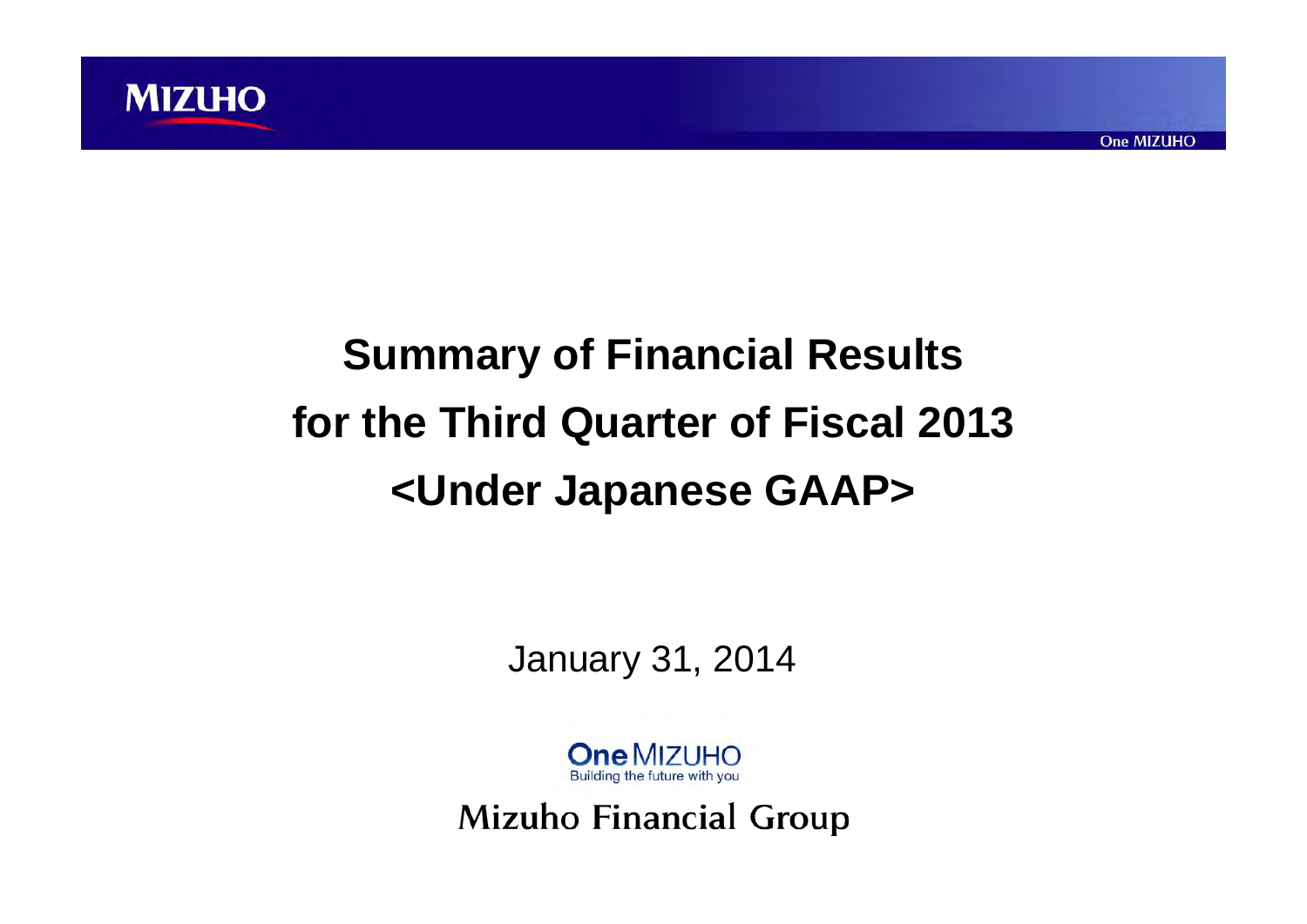|           | ♦ Summary of Income Statement                            | P.2        |
|-----------|----------------------------------------------------------|------------|
|           | ♦ Loan Balance and Domestic Loan and Deposit Rate Margin | P.3        |
| $\bullet$ | <b>Non-interest Income</b>                               | P.4        |
|           | ← Financial Soundness                                    | <b>P.5</b> |
|           | <b>Revision of Dividend Estimates for Fiscal 2013</b>    | <b>P.6</b> |
|           | (Reference) Difference between Consolidated and BK+TB    | <b>P.7</b> |

The new Mizuho Bank was established on July 1, 2013 through the merger between former Mizuho Bank and former Mizuho Corporate Bank, with the latter being the surviving entity

#### **Definition**

- BK+TB: Simple aggregate figures for Mizuho Bank (BK) and Mizuho Trust & Banking (TB) on a non-consolidated basis
- SC: Figures for Mizuho Securities (SC) on a consolidated basis
- Figures of Mizuho Bank for 3Q FY2013 include those of former Mizuho Bank before the merger for 1Q FY2013. Figures for earlier periods are simple aggregate figures of former Mizuho Bank and former Mizuho Corporate Bank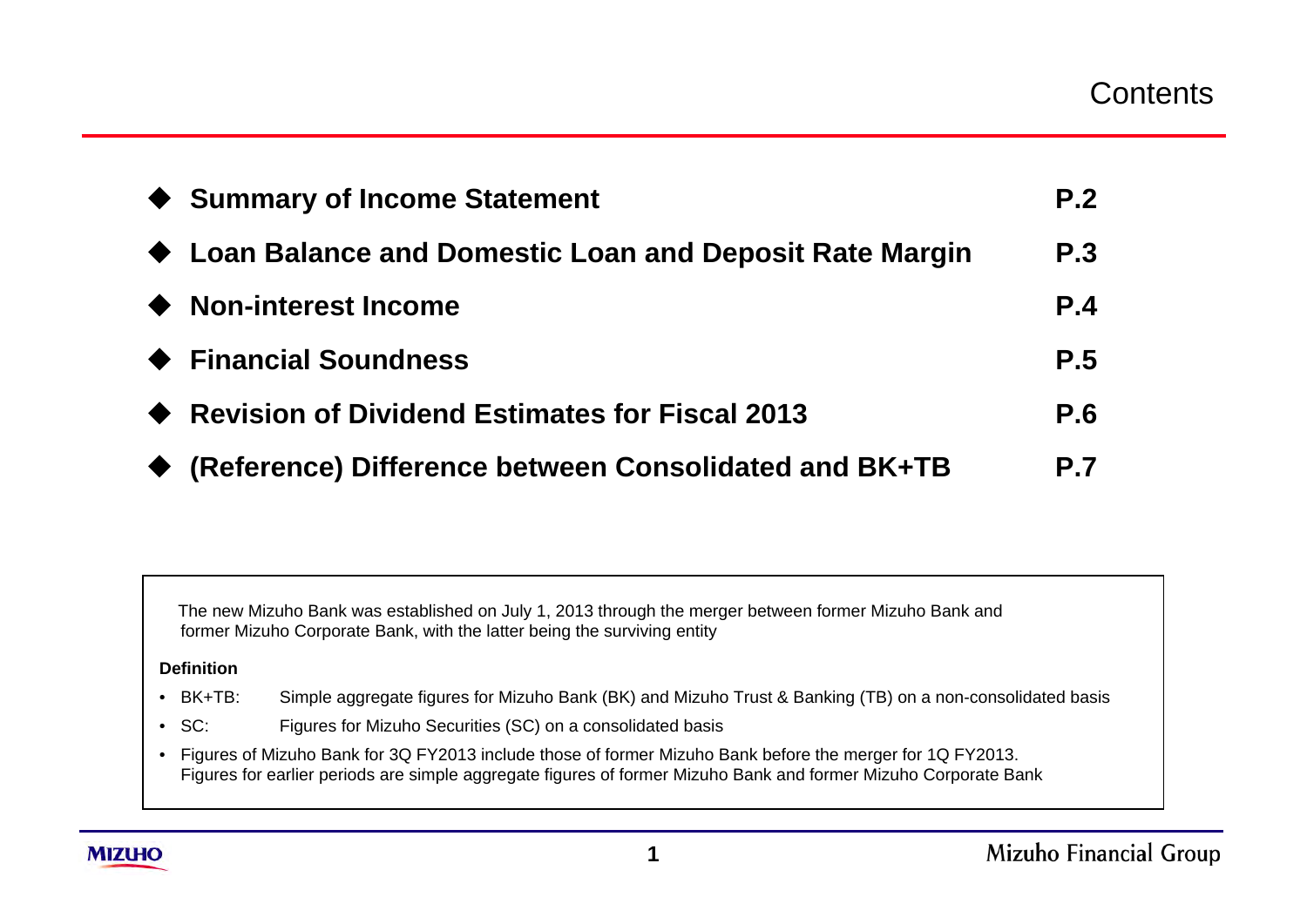# Summary of Income Statement

| Consolidated                               |  | 3Q FY2013<br>(Apr.1 - Dec.31, 2013) |                          |
|--------------------------------------------|--|-------------------------------------|--------------------------|
| (JPY Bn)                                   |  |                                     | Change from<br>3Q FY2012 |
| <b>Consolidated Gross Profits</b>          |  | 1,546.0                             | $-83.7$                  |
| <b>Consolidated Net Business Profits*1</b> |  | 594.2                               | $-121.2$                 |
| <b>Credit-related Costs</b>                |  | 74.6                                | 106.7                    |
| Net Gains (Losses) related to Stocks       |  | 61.1                                | 168.6                    |
| <b>Ordinary Profits</b>                    |  | 780.5                               | 190.1                    |
| <b>Consolidated Net Income</b>             |  | 563.1                               | 171.3                    |

\*1: Consolidated Gross Profits – G&A Expenses (excluding Non-Recurring Losses) + Equity in Income from Investments in Affiliates and certain other consolidation adiustments

#### **BK+TB+SC**

#### **BK+TB**

B<sub>a</sub>

|                                                  | 3Q FY2013<br>(Apr.1 - Dec.31, 2013) |                          |                                                                                                                                     | 3Q FY2013<br>(Apr.1 - Dec.31, 2013) |                                        |
|--------------------------------------------------|-------------------------------------|--------------------------|-------------------------------------------------------------------------------------------------------------------------------------|-------------------------------------|----------------------------------------|
| (JPY Bn)                                         |                                     | Change from<br>3Q FY2012 | (JPY Bn)                                                                                                                            |                                     | Change from<br>3Q FY2012 <sup>"2</sup> |
| <b>Gross Profits</b>                             | 1,157.7                             | $-124.9$                 | <b>Net Operating Revenues</b>                                                                                                       | 247.5                               | 47.7                                   |
| <b>Customer Groups</b>                           | 945.4                               | 73.8                     |                                                                                                                                     |                                     |                                        |
| Trading & Others                                 | 212.3                               | $-198.7$                 | SG&A Expenses                                                                                                                       | $-211.2$                            | $-25.5$                                |
| G&A Expenses<br>(excluding Non-Recurring Losses) | $-640.8$                            | $-16.5$                  | Ordinary Income                                                                                                                     | 37.6                                | 22.3                                   |
| <b>Net Business Profits</b>                      | 516.8                               | $-141.5$                 | Net Income                                                                                                                          | 47.2                                | 40.2                                   |
| <b>Credit-related Costs</b>                      | 77.0                                | 112.8                    | *2: Figures for 3Q FY2012 are simple aggregate<br>figures of Mizuho Investors Securities<br>(before the merger with SC conducted on |                                     |                                        |
| Net Gains (Losses) related to Stocks             | 42.8                                | 165.7                    |                                                                                                                                     |                                     |                                        |
| <b>Ordinary Profits</b>                          | 633.8                               | 167.2                    | January 4, 2013) and SC                                                                                                             |                                     |                                        |
| <b>Net Income</b>                                | 484.3                               | 133.4                    |                                                                                                                                     |                                     |                                        |

#### **Consolidated Net Business Profits**

- Consolidated Net Business Profits amounted to JPY 594.2Bn, **representing steady 75% progress against the earnings plan for FY2013**
- Both Customer Groups' income of BK+TB and SC's Net Operating **Revenues increased significantly year-on-year**
- Gross Profits of BK+TB decreased by JPY 124.9Bn year-on-year
	- $\checkmark$  Income from Customer Groups increased by JPY 73.8Bn, mainly due to increases in income from domestic business, particularly Non-interest Income, as well as in income from overseas business, particularly in Asia
	- $\checkmark$  Income from Trading & Others decreased by JPY 198.7Bn
- Net Operating Revenues of SC increased by JPY 47.7Bn year-on-year, mainly due to increases in equity brokerage commissions and commissions and fees related to investment trusts
- G&A Expenses of BK+TB increased by JPY 16.5Bn. If impact of foreign exchange rates is excluded, G&A Expenses increased by JPY 5.5Bn mainly due to our continued cost reduction efforts

#### **Consolidated Net Income**

- Consolidated Net Income increased by JPY 171.3Bn year-on-year **to JPY 563.1Bn**
- **93% progress against the earnings plan of JPY 600.0Bn for FY2013**
- Consolidated Credit-related Costs were a reversal of JPY 74.6Bn
- Consolidated Net Gains (Losses) related to Stocks improved by JPY 168.6Bn year-on-year to net gains of JPY 61.1Bn, mainly due to a decrease in impairment losses for stocks
- Consolidated Net Income of SC increased by JPY 40.2Bn year-on-year to JPY 47.2Bn

**The above information includes forward-looking statements within the meaning of the United States Private Securities Litigation Reform Act of 1995. See "Forward-looking Statements" on P.8 of this presentation**

**MIZUHO**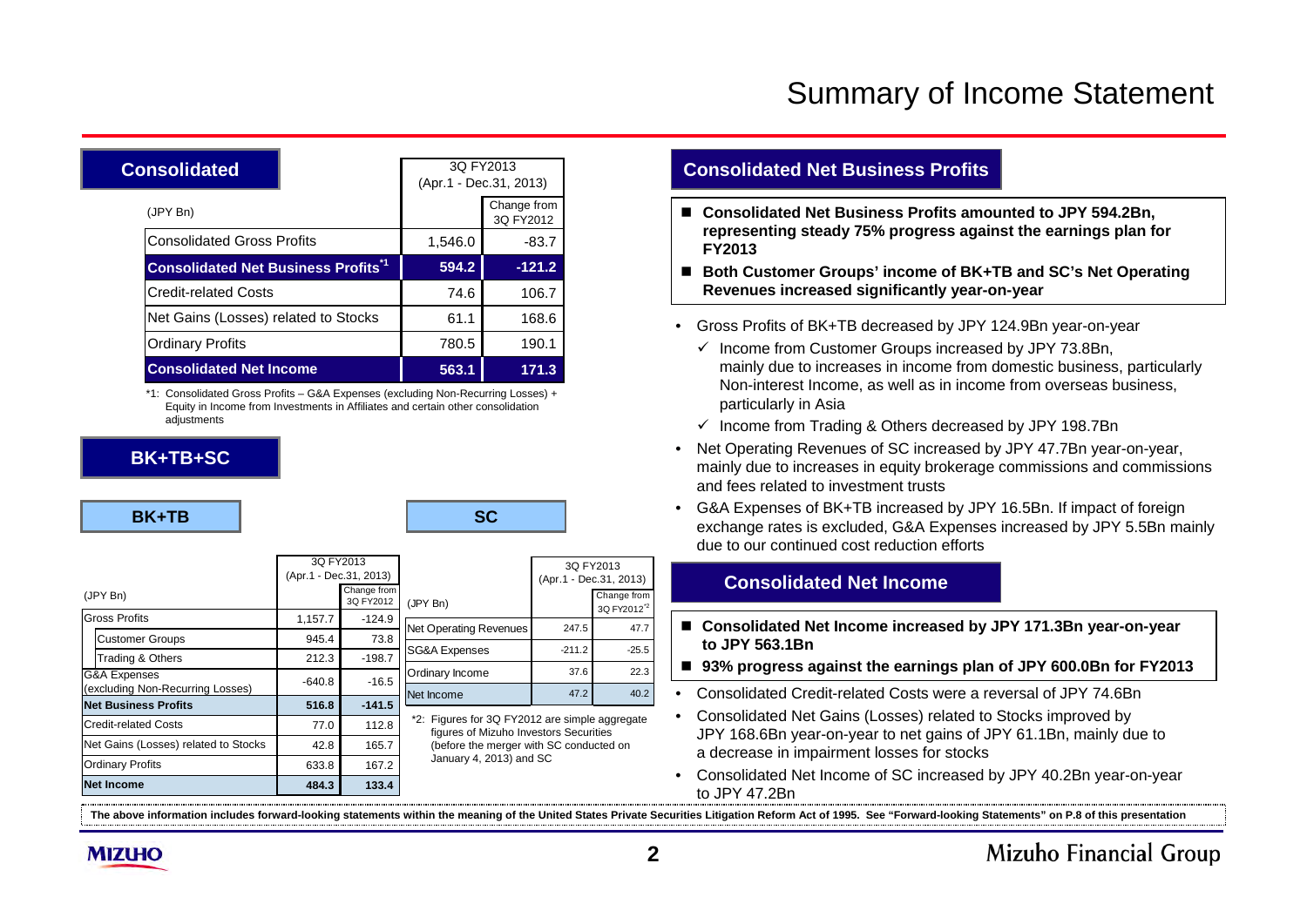# Loan Balance and Domestic Loan and Deposit Rate Margin



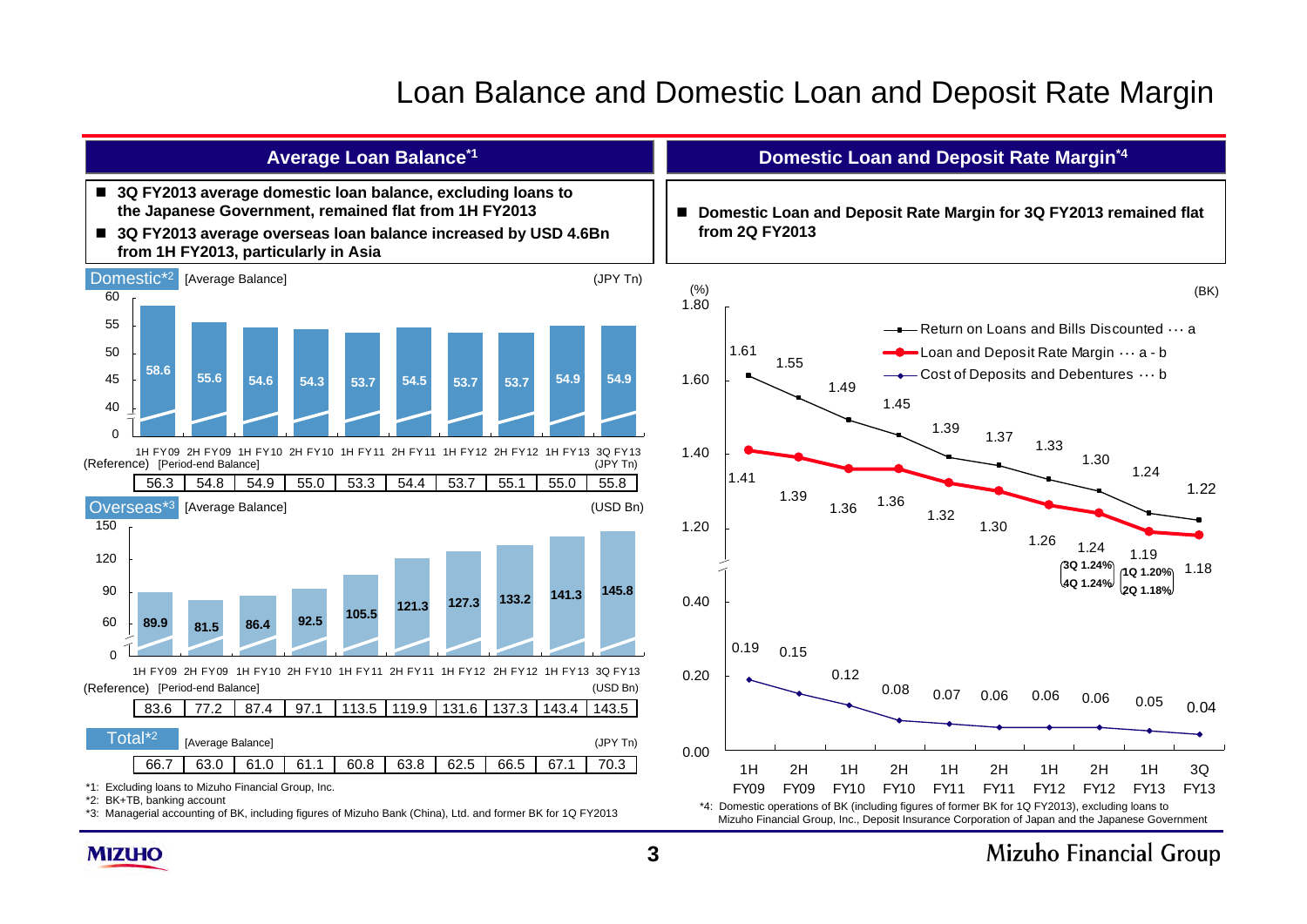



■ Non-interest Income from Customer Groups **for 3Q FY2013 increased significantly year-on-year**

#### **<Breakdown of year-on-year changes> (rounded figures)**

| Domestic Business:                            | +JPY 25.0Bn   |
|-----------------------------------------------|---------------|
| o/w Investment Trusts & Individual Annuities: | +JPY 13.0Bn   |
| o/w Settlement & Foreign Exchange:            | $+$ JPY 2.0Bn |
| o/w Solution Business-related :               | +JPY 1.0Bn    |
| o/w Trust & Asset Management <sup>*2</sup> :  | +JPY 6.0Bn    |
| $o/w$ Others:                                 | $+$ JPY 3.0Bn |
| <b>Overseas Business:</b>                     | +JPY 26.0Bn   |

\*1: New managerial accounting rules have been applied since the beginning of FY2013. Figures for 3Q FY2012 (Apr.1 - Dec.31, 2012) on this slide were re-calculated based on the new rules (the impact for 3Q FY2012 (Apr.1 - Dec.31, 2012) was approx. -JPY 19.0Bn) \*2: Trust and Asset management business of TB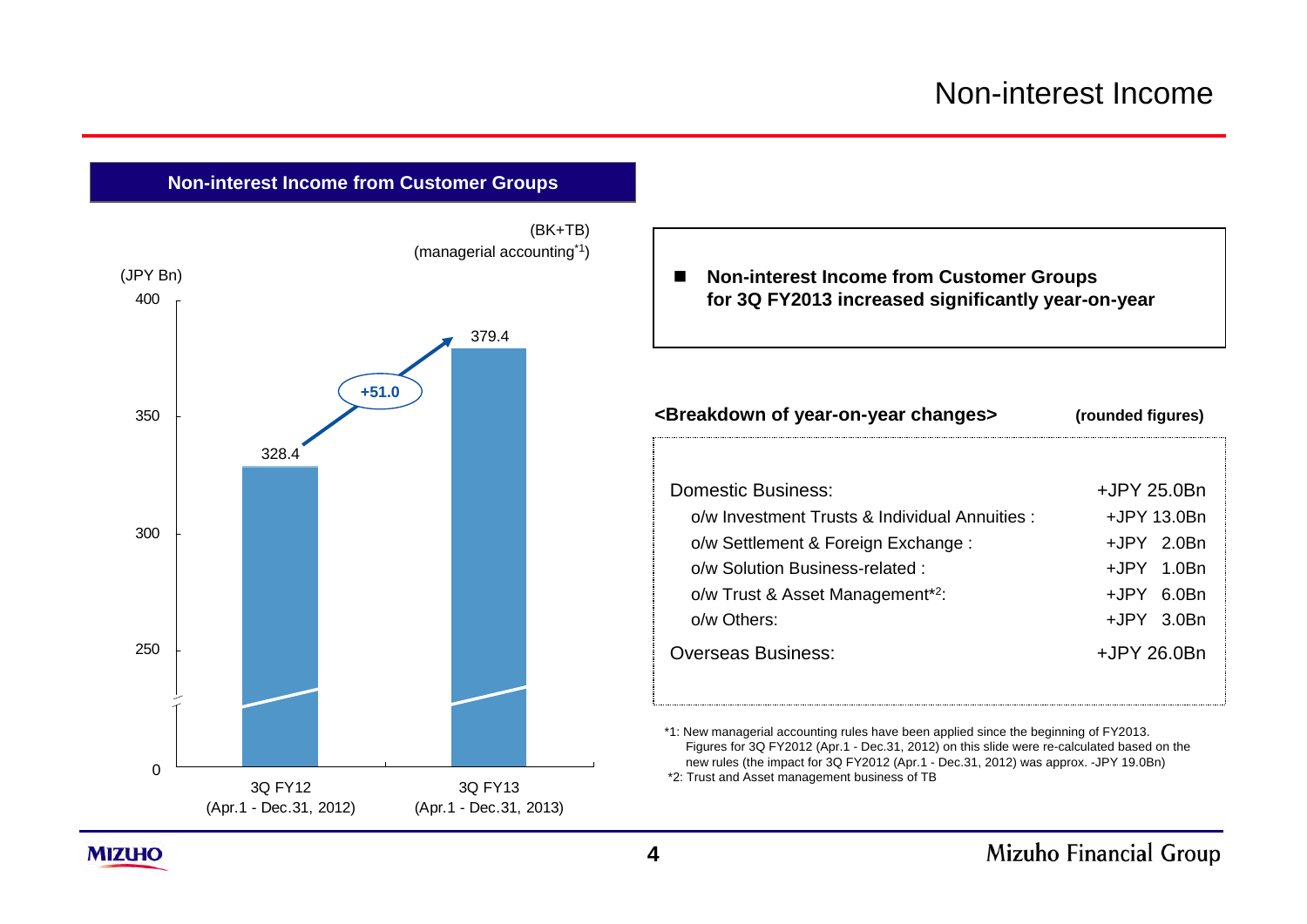## **Disclosed Claims under the FRL\*1 and NPL\*2 Ratio**

- Balance of Disclosed Claims under the FRL as of December 2013 **remained almost flat from September 2013**
- NPL ratio as of December 2013 decreased to 1.29%



\*1: The Financial Reconstruction Law

\*2: Non-Performing Loan

\*3: banking account + trust account

#### **Unrealized Gains (Losses) on Other Securities\*4**

#### ■ Consolidated Unrealized Gains (Losses) on Other Securities as of **December 2013 increased as a result of a rise in stock prices**



### **JGB Balance\*<sup>5</sup>**

■ JGB balance and average remaining period remained almost flat **from September 2013**



\*4: The base amount to be recorded directly to Net Assets after tax and other necessary adjustments

\*5: Other securities which have readily determinable fair values

\*6: Including bonds with remaining period of one year or less \*7: Excluding Floating-rate Notes



 $(BK+TB)^*$ <sup>3</sup>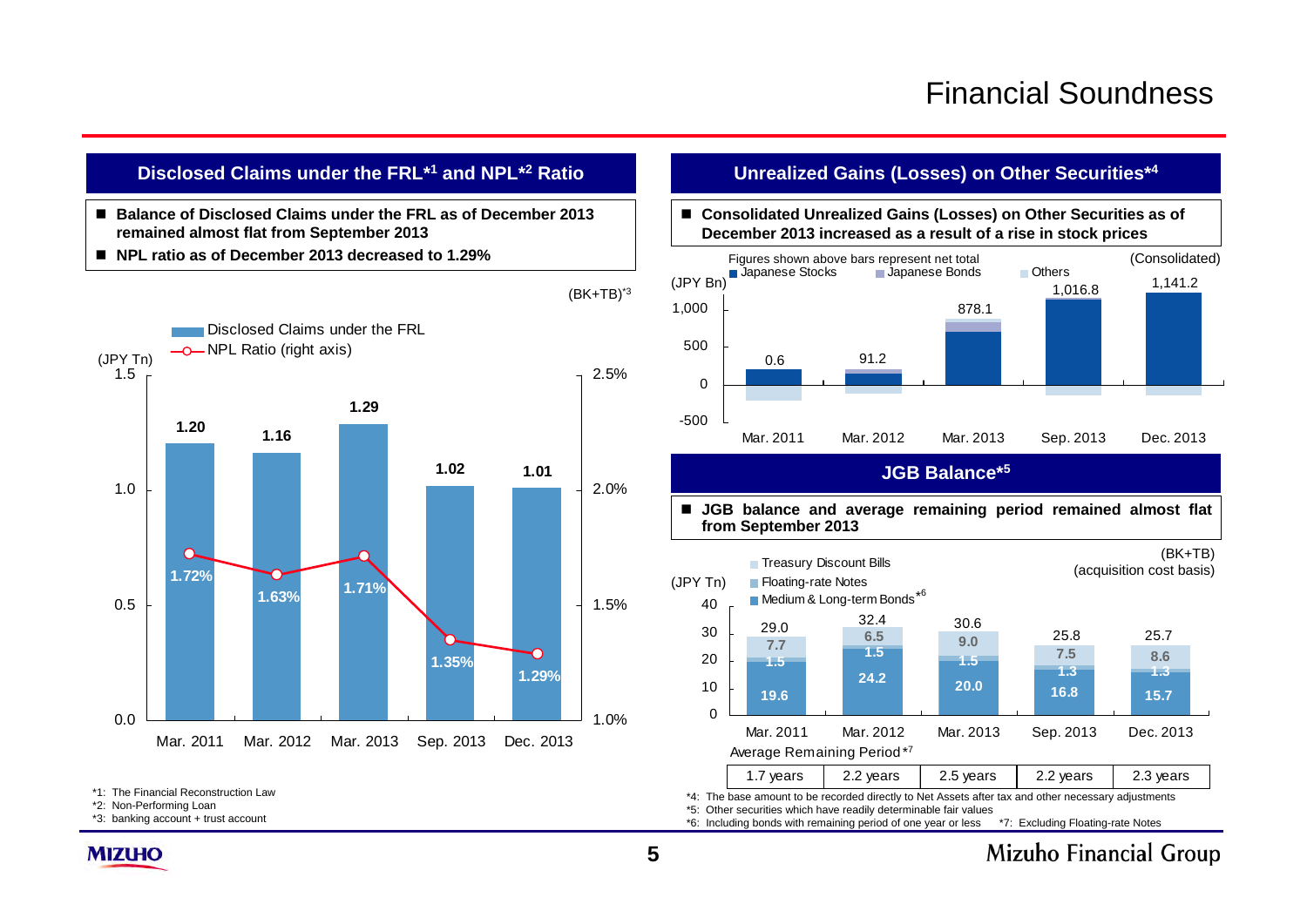■ Reflecting the financial results to date and other factors, an upward revision **has been made for the annual (fiscal year-end) dividend estimates per common stock (+ JPY 0.5 from previous estimates)**

|                                | 3Q FY2013<br>(Apr.1 - Dec.31, 2013) |        |                 |             |                         | <b>FY2013</b> |  |
|--------------------------------|-------------------------------------|--------|-----------------|-------------|-------------------------|---------------|--|
| (JPYBn)                        |                                     | YoY    | <b>Progress</b> | <b>Plan</b> | <b>vs. Current Plan</b> |               |  |
| <b>Consolidated Net Income</b> | 563.1                               | +171.3 | 93%             | 600.0       | No change               |               |  |

## **Cash Dividend per Common Stock** (**estimates for FY2013**)

**Consolidated Net Income**

|                           | <b>Interim</b><br>(actual) | <b>Fiscal Year-end</b><br>(estimate) | <b>Annual</b><br>(estimate) |
|---------------------------|----------------------------|--------------------------------------|-----------------------------|
| <b>Previous Estimates</b> | <b>JPY 3.0</b>             | <b>JPY 3.0</b>                       | <b>JPY 6.0</b>              |
| <b>Revised Estimates</b>  | <b>JPY 3.0</b>             | <b>JPY 3.5</b>                       | <b>JPY 6.5</b>              |
| <b>Net Change</b>         | ۰                          | +JPY 0.5                             | +JPY 0.5                    |

**The above information includes forward-looking statements within the meaning of the United States Private Securities Litigation Reform Act of 1995. See "Forward-looking Statements" on P.8 of this presentation**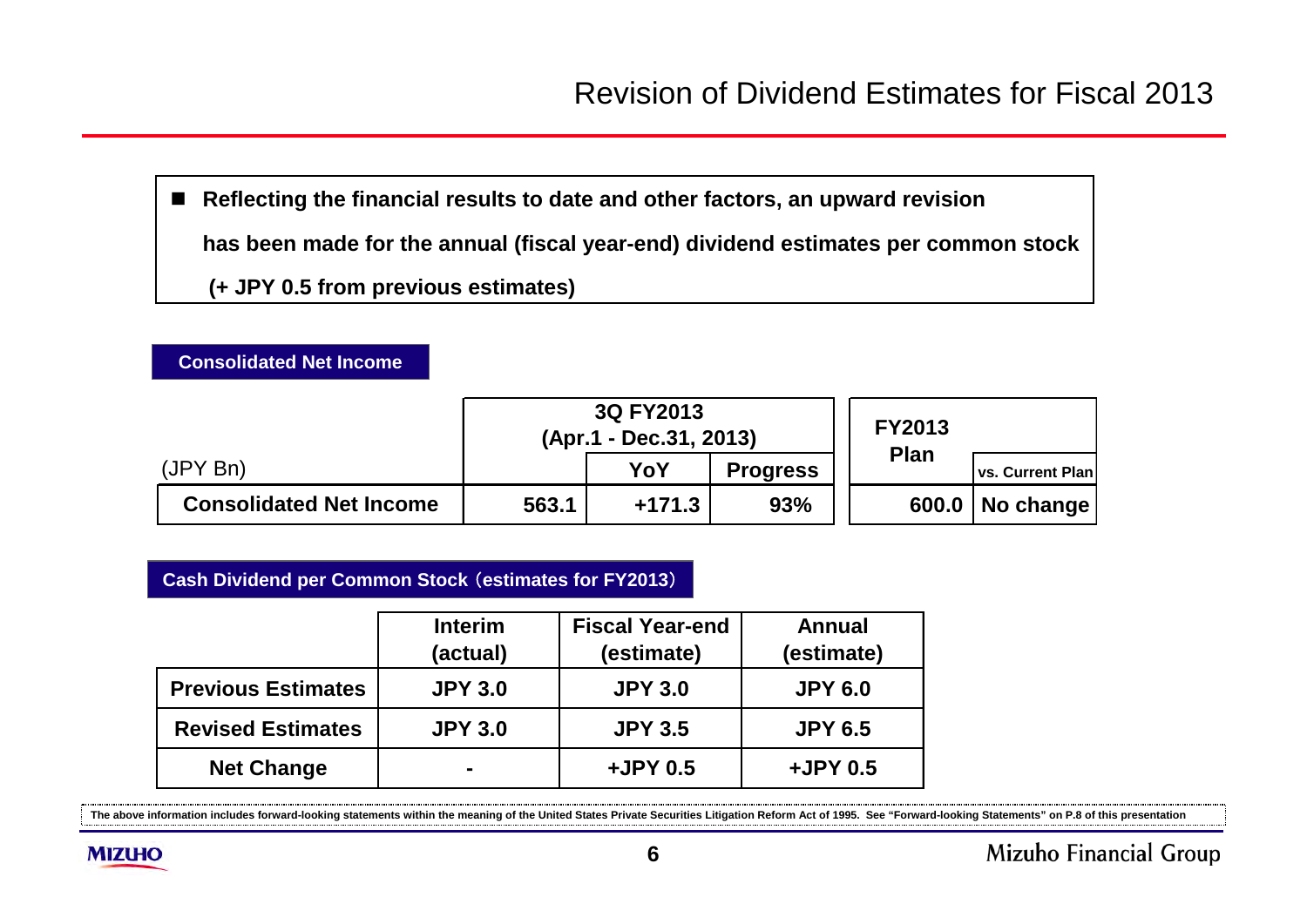